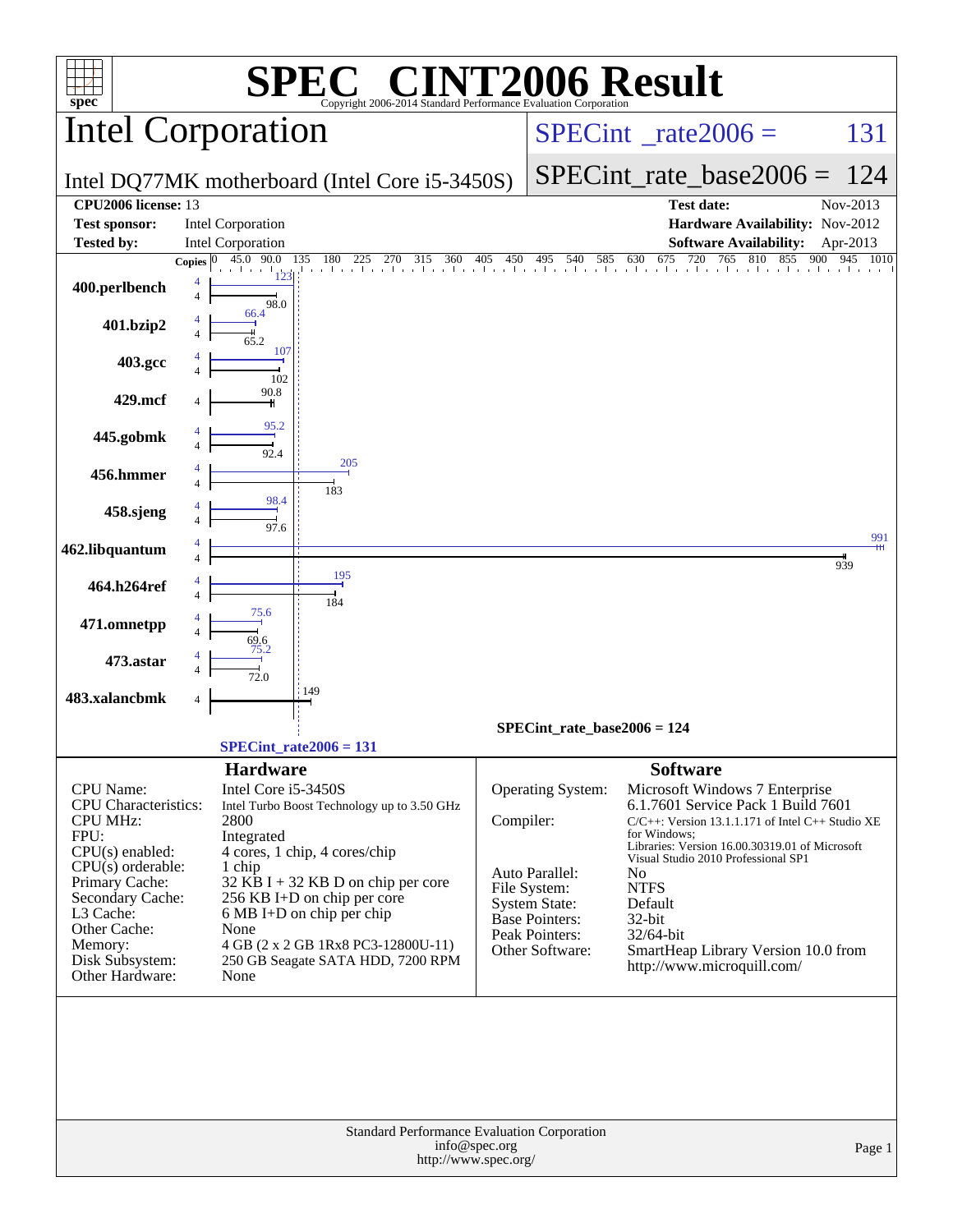

# Intel Corporation

### SPECint rate $2006 = 131$

Intel DQ77MK motherboard (Intel Core i5-3450S)

[SPECint\\_rate\\_base2006 =](http://www.spec.org/auto/cpu2006/Docs/result-fields.html#SPECintratebase2006) 124

#### **[CPU2006 license:](http://www.spec.org/auto/cpu2006/Docs/result-fields.html#CPU2006license)** 13 **[Test date:](http://www.spec.org/auto/cpu2006/Docs/result-fields.html#Testdate)** Nov-2013

**[Test sponsor:](http://www.spec.org/auto/cpu2006/Docs/result-fields.html#Testsponsor)** Intel Corporation **[Hardware Availability:](http://www.spec.org/auto/cpu2006/Docs/result-fields.html#HardwareAvailability)** Nov-2012 **[Tested by:](http://www.spec.org/auto/cpu2006/Docs/result-fields.html#Testedby)** Intel Corporation **[Software Availability:](http://www.spec.org/auto/cpu2006/Docs/result-fields.html#SoftwareAvailability)** Apr-2013

### **[Results Table](http://www.spec.org/auto/cpu2006/Docs/result-fields.html#ResultsTable)**

|                    |                |                |              | <b>Base</b>    |       |                |                           |                |                 |              | <b>Peak</b>    |              |                |              |
|--------------------|----------------|----------------|--------------|----------------|-------|----------------|---------------------------|----------------|-----------------|--------------|----------------|--------------|----------------|--------------|
| <b>Benchmark</b>   | <b>Copies</b>  | <b>Seconds</b> | Ratio        | <b>Seconds</b> | Ratio | <b>Seconds</b> | Ratio                     | <b>Copies</b>  | <b>Seconds</b>  | <b>Ratio</b> | <b>Seconds</b> | <b>Ratio</b> | <b>Seconds</b> | <b>Ratio</b> |
| 400.perlbench      |                | 400            | 98.0         | 398            | 98.0  | 400            | 97.6                      |                | 317             | 123          | 317            | 123          | 318            | 123          |
| 401.bzip2          |                | 631            | 61.2         | 592            | 65.2  | 593            | 65.2                      | 4              | 584             | 66.0         | 578            | 66.8         | 583            | 66.4         |
| $403.\mathrm{gcc}$ |                | 318            | 102          | 314            | 102   | 314            | 102                       |                | 302             | 107          | 300            | 107          | 299            | 108          |
| $429$ .mcf         |                | 386            | 94.4         | 402            | 90.8  | 409            | 89.2                      | 4              | 386             | 94.4         | 402            | 90.8         | 409            | 89.2         |
| $445$ .gobmk       |                | 455            | 92.0         | 455            | 92.4  | 455            | 92.4                      | 4              | 441             | 95.2         | 439            | 95.6         | 442            | 94.8         |
| 456.hmmer          |                | 204            | 183          | 204            | 183   | 204            | 183                       | 4              | 182             | 205          | 182            | 205          | 183            | 204          |
| $458$ .sjeng       |                | 496            | 97.6         | 496            | 97.6  | 496            | 97.6                      | $\overline{4}$ | 493             | 98.4         | 493            | 98.4         | 493            | 98.4         |
| 462.libquantum     |                | 88.5           | 936          | 88.3           | 939   | 88.2           | 940                       | 4              | 84.0            | 987          | 83.2           | 996          | 83.6           | 991          |
| 464.h264ref        |                | 479            | 185          | 482            | 184   | 481            | 184                       | 4              | 454             | 195          | 453            | 196          | 454            | 195          |
| 471.omnetpp        |                | 360            | 69.6         | 359            | 69.6  | 360            | 69.6                      |                | 331             | 75.6         | 331            | 75.6         | 330            | 75.6         |
| 473.astar          |                | 389            | 72.4         | 390            | 72.0  | 389            | 72.0                      | 4              | 373             | 75.2         | 373            | 75.2         | 373            | 75.2         |
| 483.xalancbmk      |                | 185            | 149          | 185            | 149   | 185            | 149                       |                | 185             | 149          | 185            | <u>149</u>   | 185            | 149          |
| $\mathbf{r}$       | $\mathbf{1}$ . |                | $\mathbf{1}$ | 1.1.1.1        |       |                | $\mathbf{r}$ $\mathbf{r}$ |                | $\cdot$ $\cdot$ |              |                |              |                |              |

Results appear in the [order in which they were run.](http://www.spec.org/auto/cpu2006/Docs/result-fields.html#RunOrder) Bold underlined text [indicates a median measurement.](http://www.spec.org/auto/cpu2006/Docs/result-fields.html#Median)

### **[Compiler Invocation Notes](http://www.spec.org/auto/cpu2006/Docs/result-fields.html#CompilerInvocationNotes)**

 To compile these binaries, the Intel Compiler 13.1 was set up to generate 32-bit binaries with the command: "ipsxe-comp-vars.bat ia32 vs2010" (shortcut provided in the Intel(r) Parallel Studio XE 2013 program folder)

### **[Submit Notes](http://www.spec.org/auto/cpu2006/Docs/result-fields.html#SubmitNotes)**

 Processes were bound to specific processors using the start command with the /affinity switch. The config file option 'submit' was used to generate the affinity mask for each process.

### **[Platform Notes](http://www.spec.org/auto/cpu2006/Docs/result-fields.html#PlatformNotes)**

 Sysinfo program C:\SPEC13.1/Docs/sysinfo \$Rev: 6775 \$ \$Date:: 2011-08-16 #\$ \8787f7622badcf24e01c368b1db4377c running on Clt7054D218890C Sat Nov 9 17:31:07 2013

 This section contains SUT (System Under Test) info as seen by some common utilities. To remove or add to this section, see: <http://www.spec.org/cpu2006/Docs/config.html#sysinfo>

 Trying 'systeminfo' OS Name : Microsoft Windows 7 Enterprise<br>OS Version : 6.1.7601 Service Pack 1 Build : 6.1.7601 Service Pack 1 Build 7601 System Manufacturer: INTEL\_ System Model : DO77MK Processor(s) : 1 Processor(s) Installed. Continued on next page

> Standard Performance Evaluation Corporation [info@spec.org](mailto:info@spec.org) <http://www.spec.org/>

Page 2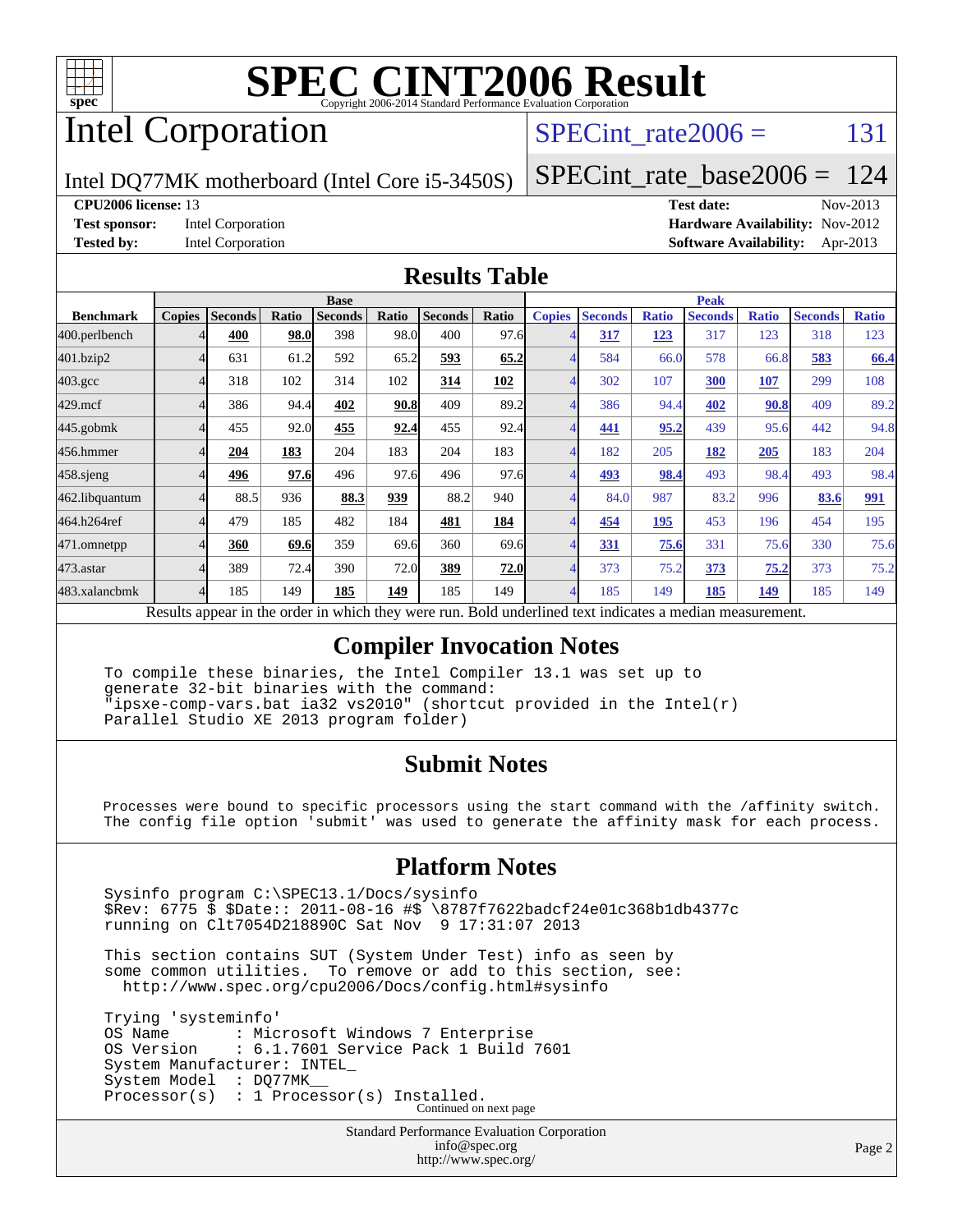

Intel Corporation

SPECint rate $2006 = 131$ 

Intel DQ77MK motherboard (Intel Core i5-3450S)

[SPECint\\_rate\\_base2006 =](http://www.spec.org/auto/cpu2006/Docs/result-fields.html#SPECintratebase2006) 124

**[Test sponsor:](http://www.spec.org/auto/cpu2006/Docs/result-fields.html#Testsponsor)** Intel Corporation **[Hardware Availability:](http://www.spec.org/auto/cpu2006/Docs/result-fields.html#HardwareAvailability)** Nov-2012 **[Tested by:](http://www.spec.org/auto/cpu2006/Docs/result-fields.html#Testedby)** Intel Corporation **[Software Availability:](http://www.spec.org/auto/cpu2006/Docs/result-fields.html#SoftwareAvailability)** Apr-2013

**[CPU2006 license:](http://www.spec.org/auto/cpu2006/Docs/result-fields.html#CPU2006license)** 13 **[Test date:](http://www.spec.org/auto/cpu2006/Docs/result-fields.html#Testdate)** Nov-2013

### **[Platform Notes \(Continued\)](http://www.spec.org/auto/cpu2006/Docs/result-fields.html#PlatformNotes)**

 [01]: Intel64 Family 6 Model 58 Stepping 9 GenuineIntel ~2801 Mhz BIOS Version : Intel Corp. MKQ7710H.86A.0054.2012.1120.1444, 11/20/2012 Total Physical Memory: 3,912 MB

 Trying 'wmic cpu get /value' DeviceID L2CacheSize : 1024 L3CacheSize : 6144 MaxClockSpeed : 2801 Name : Intel(R) Core(TM) i5-3450S CPU @ 2.80GHz NumberOfCores : 4 NumberOfLogicalProcessors: 4

 (End of data from sysinfo program) BIOS: SATA mode set to RAID Windows Disk Driver: Intel Rapid Storage Technology 12.5.0.1066 Windows Chipset Driver: Intel Chipset Driver 9.4.0.1027

### **[Component Notes](http://www.spec.org/auto/cpu2006/Docs/result-fields.html#ComponentNotes)**

 Tested systems can be used with Shin-G ATX case, PC Power and Cooling 1200W power supply Micron MT8JTF25664AZ-1G6 Series Memory DIMMs

### **[General Notes](http://www.spec.org/auto/cpu2006/Docs/result-fields.html#GeneralNotes)**

 Binaries compiled on a system with 1x Intel Core i7-860 CPU + 8GB memory using Windows 7 Enterprise 64-bit

# **[Base Compiler Invocation](http://www.spec.org/auto/cpu2006/Docs/result-fields.html#BaseCompilerInvocation)**

[C benchmarks](http://www.spec.org/auto/cpu2006/Docs/result-fields.html#Cbenchmarks): [icl -Qvc10](http://www.spec.org/cpu2006/results/res2014q3/cpu2006-20140701-30240.flags.html#user_CCbase_intel_icc_vc10_9607f3ecbcdf68042245f068e51b40c1) [-Qstd=c99](http://www.spec.org/cpu2006/results/res2014q3/cpu2006-20140701-30240.flags.html#user_CCbase_intel_compiler_c99_mode_1a3d110e3041b3ad4466830521bdad2a)

[C++ benchmarks:](http://www.spec.org/auto/cpu2006/Docs/result-fields.html#CXXbenchmarks) [icl -Qvc10](http://www.spec.org/cpu2006/results/res2014q3/cpu2006-20140701-30240.flags.html#user_CXXbase_intel_icc_vc10_9607f3ecbcdf68042245f068e51b40c1)

# **[Base Portability Flags](http://www.spec.org/auto/cpu2006/Docs/result-fields.html#BasePortabilityFlags)**

 403.gcc: [-DSPEC\\_CPU\\_WIN32](http://www.spec.org/cpu2006/results/res2014q3/cpu2006-20140701-30240.flags.html#b403.gcc_baseCPORTABILITY_DSPEC_CPU_WIN32) 464.h264ref: [-DWIN32](http://www.spec.org/cpu2006/results/res2014q3/cpu2006-20140701-30240.flags.html#b464.h264ref_baseCPORTABILITY_DWIN32) [-DSPEC\\_CPU\\_NO\\_INTTYPES](http://www.spec.org/cpu2006/results/res2014q3/cpu2006-20140701-30240.flags.html#b464.h264ref_baseCPORTABILITY_DSPEC_CPU_NO_INTTYPES) 483.xalancbmk: [-Qoption,cpp,--no\\_wchar\\_t\\_keyword](http://www.spec.org/cpu2006/results/res2014q3/cpu2006-20140701-30240.flags.html#user_baseCXXPORTABILITY483_xalancbmk_f-no_wchar_t_keyword_ec0ad4495a16b4e858bfcb29d949d25d)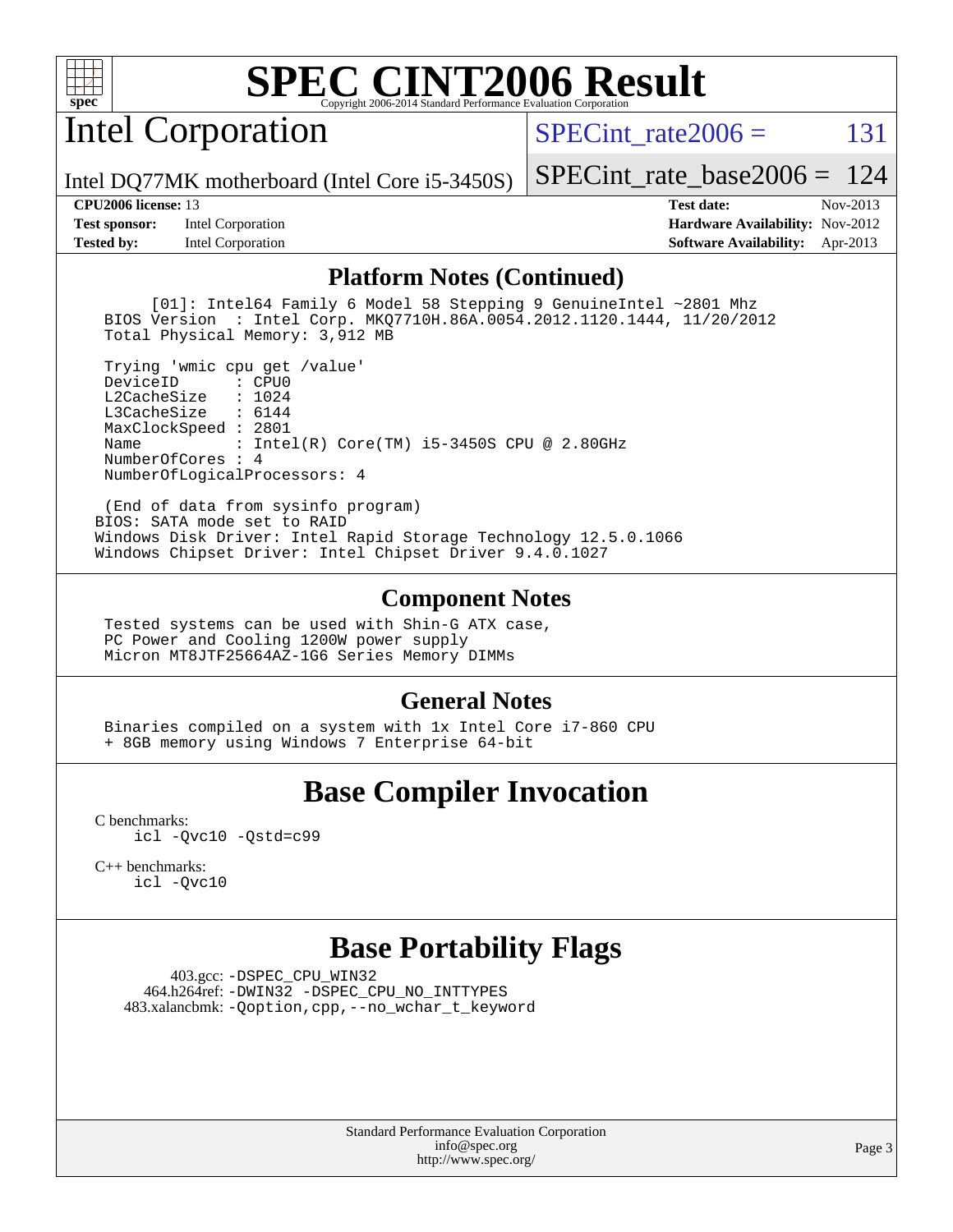

Intel Corporation

SPECint rate $2006 = 131$ 

Intel DQ77MK motherboard (Intel Core i5-3450S)

#### **[CPU2006 license:](http://www.spec.org/auto/cpu2006/Docs/result-fields.html#CPU2006license)** 13 **[Test date:](http://www.spec.org/auto/cpu2006/Docs/result-fields.html#Testdate)** Nov-2013

**[Test sponsor:](http://www.spec.org/auto/cpu2006/Docs/result-fields.html#Testsponsor)** Intel Corporation **[Hardware Availability:](http://www.spec.org/auto/cpu2006/Docs/result-fields.html#HardwareAvailability)** Nov-2012 **[Tested by:](http://www.spec.org/auto/cpu2006/Docs/result-fields.html#Testedby)** Intel Corporation **[Software Availability:](http://www.spec.org/auto/cpu2006/Docs/result-fields.html#SoftwareAvailability)** Apr-2013

[SPECint\\_rate\\_base2006 =](http://www.spec.org/auto/cpu2006/Docs/result-fields.html#SPECintratebase2006) 124

# **[Base Optimization Flags](http://www.spec.org/auto/cpu2006/Docs/result-fields.html#BaseOptimizationFlags)**

[C benchmarks](http://www.spec.org/auto/cpu2006/Docs/result-fields.html#Cbenchmarks):

[-QxAVX](http://www.spec.org/cpu2006/results/res2014q3/cpu2006-20140701-30240.flags.html#user_CCbase_f-QxAVX) [-Qipo](http://www.spec.org/cpu2006/results/res2014q3/cpu2006-20140701-30240.flags.html#user_CCbase_f-Qipo) [-O3](http://www.spec.org/cpu2006/results/res2014q3/cpu2006-20140701-30240.flags.html#user_CCbase_f-O3) [-Qprec-div-](http://www.spec.org/cpu2006/results/res2014q3/cpu2006-20140701-30240.flags.html#user_CCbase_f-Qprec-div-) [-Qopt-prefetch](http://www.spec.org/cpu2006/results/res2014q3/cpu2006-20140701-30240.flags.html#user_CCbase_f-Qprefetch_37c211608666b9dff9380561f602f0a8) [/F512000000](http://www.spec.org/cpu2006/results/res2014q3/cpu2006-20140701-30240.flags.html#user_CCbase_set_stack_space_98438a10eb60aa5f35f4c79d9b9b27b1)

[C++ benchmarks:](http://www.spec.org/auto/cpu2006/Docs/result-fields.html#CXXbenchmarks)

[-QxAVX](http://www.spec.org/cpu2006/results/res2014q3/cpu2006-20140701-30240.flags.html#user_CXXbase_f-QxAVX) [-Qipo](http://www.spec.org/cpu2006/results/res2014q3/cpu2006-20140701-30240.flags.html#user_CXXbase_f-Qipo) [-O3](http://www.spec.org/cpu2006/results/res2014q3/cpu2006-20140701-30240.flags.html#user_CXXbase_f-O3) [-Qprec-div-](http://www.spec.org/cpu2006/results/res2014q3/cpu2006-20140701-30240.flags.html#user_CXXbase_f-Qprec-div-) [-Qopt-prefetch](http://www.spec.org/cpu2006/results/res2014q3/cpu2006-20140701-30240.flags.html#user_CXXbase_f-Qprefetch_37c211608666b9dff9380561f602f0a8) [-Qcxx-features](http://www.spec.org/cpu2006/results/res2014q3/cpu2006-20140701-30240.flags.html#user_CXXbase_f-Qcxx_features_dbf36c8a6dba956e22f1645e4dcd4d98) [/F512000000](http://www.spec.org/cpu2006/results/res2014q3/cpu2006-20140701-30240.flags.html#user_CXXbase_set_stack_space_98438a10eb60aa5f35f4c79d9b9b27b1) [shlW32M.lib](http://www.spec.org/cpu2006/results/res2014q3/cpu2006-20140701-30240.flags.html#user_CXXbase_SmartHeap32_d106338dfda1a055705c9b519e07f096) [-link /FORCE:MULTIPLE](http://www.spec.org/cpu2006/results/res2014q3/cpu2006-20140701-30240.flags.html#user_CXXbase_link_force_multiple2_070fe330869edf77077b841074b8b0b6)

### **[Base Other Flags](http://www.spec.org/auto/cpu2006/Docs/result-fields.html#BaseOtherFlags)**

[C benchmarks](http://www.spec.org/auto/cpu2006/Docs/result-fields.html#Cbenchmarks):

403.gcc: [-Dalloca=\\_alloca](http://www.spec.org/cpu2006/results/res2014q3/cpu2006-20140701-30240.flags.html#b403.gcc_baseEXTRA_CFLAGS_Dalloca_be3056838c12de2578596ca5467af7f3)

# **[Peak Compiler Invocation](http://www.spec.org/auto/cpu2006/Docs/result-fields.html#PeakCompilerInvocation)**

[C benchmarks \(except as noted below\)](http://www.spec.org/auto/cpu2006/Docs/result-fields.html#Cbenchmarksexceptasnotedbelow):

[icl -Qvc10](http://www.spec.org/cpu2006/results/res2014q3/cpu2006-20140701-30240.flags.html#user_CCpeak_intel_icc_vc10_9607f3ecbcdf68042245f068e51b40c1) [-Qstd=c99](http://www.spec.org/cpu2006/results/res2014q3/cpu2006-20140701-30240.flags.html#user_CCpeak_intel_compiler_c99_mode_1a3d110e3041b3ad4466830521bdad2a)

456.hmmer: [C:\Program Files \(x86\)\Intel\Composer XE 2013.171/bin/intel64/icl.exe](http://www.spec.org/cpu2006/results/res2014q3/cpu2006-20140701-30240.flags.html#user_peakCCLD456_hmmer_intel_icc_64bit_a47adb23ffeeb40a4c72a454746f326c)

458.sjeng: [C:\Program Files \(x86\)\Intel\Composer XE 2013.171/bin/intel64/icl.exe](http://www.spec.org/cpu2006/results/res2014q3/cpu2006-20140701-30240.flags.html#user_peakCCLD458_sjeng_intel_icc_64bit_a47adb23ffeeb40a4c72a454746f326c)

 462.libquantum: [C:\Program Files \(x86\)\Intel\Composer XE 2013.171/bin/intel64/icl.exe](http://www.spec.org/cpu2006/results/res2014q3/cpu2006-20140701-30240.flags.html#user_peakCCLD462_libquantum_intel_icc_64bit_a47adb23ffeeb40a4c72a454746f326c)  $-Ostd=c99$ 

[C++ benchmarks \(except as noted below\):](http://www.spec.org/auto/cpu2006/Docs/result-fields.html#CXXbenchmarksexceptasnotedbelow) [icl -Qvc10](http://www.spec.org/cpu2006/results/res2014q3/cpu2006-20140701-30240.flags.html#user_CXXpeak_intel_icc_vc10_9607f3ecbcdf68042245f068e51b40c1)

473.astar: [C:\Program Files \(x86\)\Intel\Composer XE 2013.171/bin/intel64/icl.exe](http://www.spec.org/cpu2006/results/res2014q3/cpu2006-20140701-30240.flags.html#user_peakCXXLD473_astar_intel_icc_64bit_a47adb23ffeeb40a4c72a454746f326c)

# **[Peak Portability Flags](http://www.spec.org/auto/cpu2006/Docs/result-fields.html#PeakPortabilityFlags)**

 403.gcc: [-DSPEC\\_CPU\\_WIN32](http://www.spec.org/cpu2006/results/res2014q3/cpu2006-20140701-30240.flags.html#b403.gcc_peakCPORTABILITY_DSPEC_CPU_WIN32) 456.hmmer: [-DSPEC\\_CPU\\_P64](http://www.spec.org/cpu2006/results/res2014q3/cpu2006-20140701-30240.flags.html#suite_peakPORTABILITY456_hmmer_DSPEC_CPU_P64) 458.sjeng: [-DSPEC\\_CPU\\_P64](http://www.spec.org/cpu2006/results/res2014q3/cpu2006-20140701-30240.flags.html#suite_peakPORTABILITY458_sjeng_DSPEC_CPU_P64) 462.libquantum: [-DSPEC\\_CPU\\_P64](http://www.spec.org/cpu2006/results/res2014q3/cpu2006-20140701-30240.flags.html#suite_peakPORTABILITY462_libquantum_DSPEC_CPU_P64) 464.h264ref: [-DWIN32](http://www.spec.org/cpu2006/results/res2014q3/cpu2006-20140701-30240.flags.html#b464.h264ref_peakCPORTABILITY_DWIN32) [-DSPEC\\_CPU\\_NO\\_INTTYPES](http://www.spec.org/cpu2006/results/res2014q3/cpu2006-20140701-30240.flags.html#b464.h264ref_peakCPORTABILITY_DSPEC_CPU_NO_INTTYPES) 473.astar: [-DSPEC\\_CPU\\_P64](http://www.spec.org/cpu2006/results/res2014q3/cpu2006-20140701-30240.flags.html#suite_peakPORTABILITY473_astar_DSPEC_CPU_P64) 483.xalancbmk: [-Qoption,cpp,--no\\_wchar\\_t\\_keyword](http://www.spec.org/cpu2006/results/res2014q3/cpu2006-20140701-30240.flags.html#user_peakCXXPORTABILITY483_xalancbmk_f-no_wchar_t_keyword_ec0ad4495a16b4e858bfcb29d949d25d)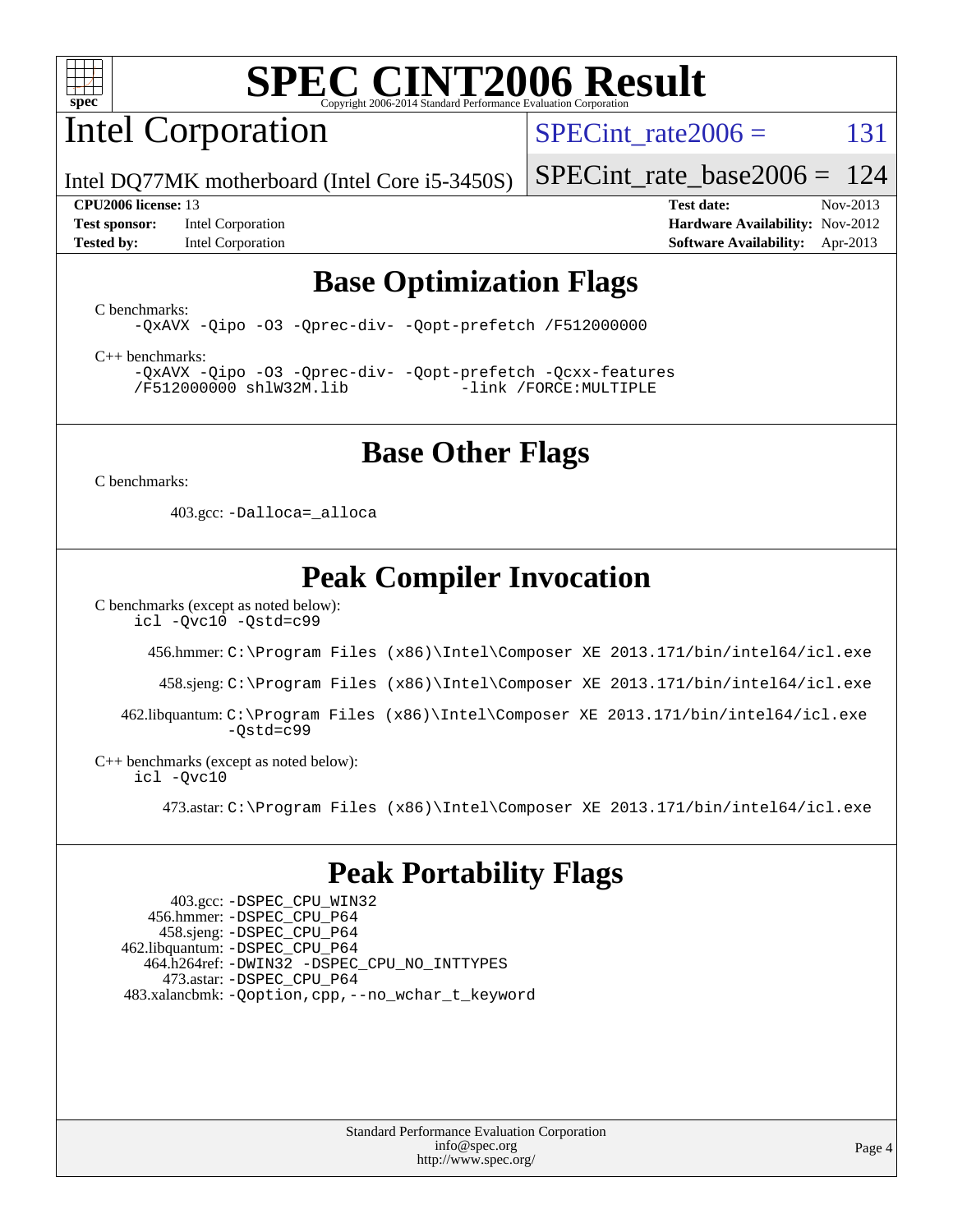

Intel Corporation

SPECint rate $2006 = 131$ 

Intel DQ77MK motherboard (Intel Core i5-3450S)

#### **[CPU2006 license:](http://www.spec.org/auto/cpu2006/Docs/result-fields.html#CPU2006license)** 13 **[Test date:](http://www.spec.org/auto/cpu2006/Docs/result-fields.html#Testdate)** Nov-2013

| <b>Test sponsor:</b> | Intel Corporation        |
|----------------------|--------------------------|
| <b>Tested by:</b>    | <b>Intel Corporation</b> |

[SPECint\\_rate\\_base2006 =](http://www.spec.org/auto/cpu2006/Docs/result-fields.html#SPECintratebase2006) 124

**[Hardware Availability:](http://www.spec.org/auto/cpu2006/Docs/result-fields.html#HardwareAvailability)** Nov-2012 **[Software Availability:](http://www.spec.org/auto/cpu2006/Docs/result-fields.html#SoftwareAvailability)** Apr-2013

# **[Peak Optimization Flags](http://www.spec.org/auto/cpu2006/Docs/result-fields.html#PeakOptimizationFlags)**

#### [C benchmarks](http://www.spec.org/auto/cpu2006/Docs/result-fields.html#Cbenchmarks):

 400.perlbench: [-QxAVX](http://www.spec.org/cpu2006/results/res2014q3/cpu2006-20140701-30240.flags.html#user_peakPASS2_CFLAGSPASS2_LDFLAGS400_perlbench_f-QxAVX)(pass 2) [-Qprof\\_gen](http://www.spec.org/cpu2006/results/res2014q3/cpu2006-20140701-30240.flags.html#user_peakPASS1_CFLAGSPASS1_LDFLAGS400_perlbench_Qprof_gen)(pass 1) [-Qprof\\_use](http://www.spec.org/cpu2006/results/res2014q3/cpu2006-20140701-30240.flags.html#user_peakPASS2_CFLAGSPASS2_LDFLAGS400_perlbench_Qprof_use)(pass 2) [-Qipo](http://www.spec.org/cpu2006/results/res2014q3/cpu2006-20140701-30240.flags.html#user_peakOPTIMIZE400_perlbench_f-Qipo) [-O3](http://www.spec.org/cpu2006/results/res2014q3/cpu2006-20140701-30240.flags.html#user_peakOPTIMIZE400_perlbench_f-O3) [-Qprec-div-](http://www.spec.org/cpu2006/results/res2014q3/cpu2006-20140701-30240.flags.html#user_peakOPTIMIZE400_perlbench_f-Qprec-div-) [-Qansi-alias](http://www.spec.org/cpu2006/results/res2014q3/cpu2006-20140701-30240.flags.html#user_peakOPTIMIZE400_perlbench_f-Qansi-alias) [-Qopt-prefetch](http://www.spec.org/cpu2006/results/res2014q3/cpu2006-20140701-30240.flags.html#user_peakOPTIMIZE400_perlbench_f-Qprefetch_37c211608666b9dff9380561f602f0a8) [/F512000000](http://www.spec.org/cpu2006/results/res2014q3/cpu2006-20140701-30240.flags.html#user_peakEXTRA_LDFLAGS400_perlbench_set_stack_space_98438a10eb60aa5f35f4c79d9b9b27b1) [shlW32M.lib](http://www.spec.org/cpu2006/results/res2014q3/cpu2006-20140701-30240.flags.html#user_peakEXTRA_LIBS400_perlbench_SmartHeap32_d106338dfda1a055705c9b519e07f096) [-link /FORCE:MULTIPLE](http://www.spec.org/cpu2006/results/res2014q3/cpu2006-20140701-30240.flags.html#user_peakLDOUT400_perlbench_link_force_multiple2_070fe330869edf77077b841074b8b0b6) 401.bzip2: [-QxAVX](http://www.spec.org/cpu2006/results/res2014q3/cpu2006-20140701-30240.flags.html#user_peakPASS2_CFLAGSPASS2_LDFLAGS401_bzip2_f-QxAVX)(pass 2) [-Qprof\\_gen](http://www.spec.org/cpu2006/results/res2014q3/cpu2006-20140701-30240.flags.html#user_peakPASS1_CFLAGSPASS1_LDFLAGS401_bzip2_Qprof_gen)(pass 1) [-Qprof\\_use](http://www.spec.org/cpu2006/results/res2014q3/cpu2006-20140701-30240.flags.html#user_peakPASS2_CFLAGSPASS2_LDFLAGS401_bzip2_Qprof_use)(pass 2) [-Qipo](http://www.spec.org/cpu2006/results/res2014q3/cpu2006-20140701-30240.flags.html#user_peakOPTIMIZE401_bzip2_f-Qipo) [-O3](http://www.spec.org/cpu2006/results/res2014q3/cpu2006-20140701-30240.flags.html#user_peakOPTIMIZE401_bzip2_f-O3) [-Qprec-div-](http://www.spec.org/cpu2006/results/res2014q3/cpu2006-20140701-30240.flags.html#user_peakOPTIMIZE401_bzip2_f-Qprec-div-) [-Qopt-prefetch](http://www.spec.org/cpu2006/results/res2014q3/cpu2006-20140701-30240.flags.html#user_peakOPTIMIZE401_bzip2_f-Qprefetch_37c211608666b9dff9380561f602f0a8) [-Qansi-alias](http://www.spec.org/cpu2006/results/res2014q3/cpu2006-20140701-30240.flags.html#user_peakOPTIMIZE401_bzip2_f-Qansi-alias) [/F512000000](http://www.spec.org/cpu2006/results/res2014q3/cpu2006-20140701-30240.flags.html#user_peakEXTRA_LDFLAGS401_bzip2_set_stack_space_98438a10eb60aa5f35f4c79d9b9b27b1) 403.gcc: [-QxAVX](http://www.spec.org/cpu2006/results/res2014q3/cpu2006-20140701-30240.flags.html#user_peakPASS2_CFLAGSPASS2_LDFLAGS403_gcc_f-QxAVX)(pass 2) [-Qprof\\_gen](http://www.spec.org/cpu2006/results/res2014q3/cpu2006-20140701-30240.flags.html#user_peakPASS1_CFLAGSPASS1_LDFLAGS403_gcc_Qprof_gen)(pass 1) [-Qprof\\_use](http://www.spec.org/cpu2006/results/res2014q3/cpu2006-20140701-30240.flags.html#user_peakPASS2_CFLAGSPASS2_LDFLAGS403_gcc_Qprof_use)(pass 2) [-Qipo](http://www.spec.org/cpu2006/results/res2014q3/cpu2006-20140701-30240.flags.html#user_peakOPTIMIZE403_gcc_f-Qipo) [-O3](http://www.spec.org/cpu2006/results/res2014q3/cpu2006-20140701-30240.flags.html#user_peakOPTIMIZE403_gcc_f-O3) [-Qprec-div-](http://www.spec.org/cpu2006/results/res2014q3/cpu2006-20140701-30240.flags.html#user_peakOPTIMIZE403_gcc_f-Qprec-div-) [-Qopt-prefetch](http://www.spec.org/cpu2006/results/res2014q3/cpu2006-20140701-30240.flags.html#user_peakOPTIMIZE403_gcc_f-Qprefetch_37c211608666b9dff9380561f602f0a8) [/F512000000](http://www.spec.org/cpu2006/results/res2014q3/cpu2006-20140701-30240.flags.html#user_peakEXTRA_LDFLAGS403_gcc_set_stack_space_98438a10eb60aa5f35f4c79d9b9b27b1)  $429$ .mcf: basepeak = yes 445.gobmk: [-QxAVX](http://www.spec.org/cpu2006/results/res2014q3/cpu2006-20140701-30240.flags.html#user_peakPASS2_CFLAGSPASS2_LDFLAGS445_gobmk_f-QxAVX)(pass 2) [-Qprof\\_gen](http://www.spec.org/cpu2006/results/res2014q3/cpu2006-20140701-30240.flags.html#user_peakPASS1_CFLAGSPASS1_LDFLAGS445_gobmk_Qprof_gen)(pass 1) [-Qprof\\_use](http://www.spec.org/cpu2006/results/res2014q3/cpu2006-20140701-30240.flags.html#user_peakPASS2_CFLAGSPASS2_LDFLAGS445_gobmk_Qprof_use)(pass 2) [-Qipo](http://www.spec.org/cpu2006/results/res2014q3/cpu2006-20140701-30240.flags.html#user_peakOPTIMIZE445_gobmk_f-Qipo)  $-02$  [-Qprec-div-](http://www.spec.org/cpu2006/results/res2014q3/cpu2006-20140701-30240.flags.html#user_peakOPTIMIZE445_gobmk_f-Qprec-div-) [-Qansi-alias](http://www.spec.org/cpu2006/results/res2014q3/cpu2006-20140701-30240.flags.html#user_peakOPTIMIZE445_gobmk_f-Qansi-alias) [/F512000000](http://www.spec.org/cpu2006/results/res2014q3/cpu2006-20140701-30240.flags.html#user_peakEXTRA_LDFLAGS445_gobmk_set_stack_space_98438a10eb60aa5f35f4c79d9b9b27b1) 456.hmmer: [-Qauto-ilp32](http://www.spec.org/cpu2006/results/res2014q3/cpu2006-20140701-30240.flags.html#user_peakCCLD456_hmmer_f-Qauto-ilp32) [-QxAVX](http://www.spec.org/cpu2006/results/res2014q3/cpu2006-20140701-30240.flags.html#user_peakPASS2_CFLAGSPASS2_LDFLAGS456_hmmer_f-QxAVX)(pass 2) [-Qprof\\_gen](http://www.spec.org/cpu2006/results/res2014q3/cpu2006-20140701-30240.flags.html#user_peakPASS1_CFLAGSPASS1_LDFLAGS456_hmmer_Qprof_gen)(pass 1) [-Qprof\\_use](http://www.spec.org/cpu2006/results/res2014q3/cpu2006-20140701-30240.flags.html#user_peakPASS2_CFLAGSPASS2_LDFLAGS456_hmmer_Qprof_use)(pass 2) [-Qipo](http://www.spec.org/cpu2006/results/res2014q3/cpu2006-20140701-30240.flags.html#user_peakOPTIMIZE456_hmmer_f-Qipo) [-O3](http://www.spec.org/cpu2006/results/res2014q3/cpu2006-20140701-30240.flags.html#user_peakOPTIMIZE456_hmmer_f-O3) [-Qprec-div-](http://www.spec.org/cpu2006/results/res2014q3/cpu2006-20140701-30240.flags.html#user_peakOPTIMIZE456_hmmer_f-Qprec-div-) [-Qopt-prefetch](http://www.spec.org/cpu2006/results/res2014q3/cpu2006-20140701-30240.flags.html#user_peakOPTIMIZE456_hmmer_f-Qprefetch_37c211608666b9dff9380561f602f0a8) [/F512000000](http://www.spec.org/cpu2006/results/res2014q3/cpu2006-20140701-30240.flags.html#user_peakEXTRA_LDFLAGS456_hmmer_set_stack_space_98438a10eb60aa5f35f4c79d9b9b27b1) 458.sjeng: [-Qauto-ilp32](http://www.spec.org/cpu2006/results/res2014q3/cpu2006-20140701-30240.flags.html#user_peakCCLD458_sjeng_f-Qauto-ilp32) [-QxAVX](http://www.spec.org/cpu2006/results/res2014q3/cpu2006-20140701-30240.flags.html#user_peakPASS2_CFLAGSPASS2_LDFLAGS458_sjeng_f-QxAVX)(pass 2) [-Qprof\\_gen](http://www.spec.org/cpu2006/results/res2014q3/cpu2006-20140701-30240.flags.html#user_peakPASS1_CFLAGSPASS1_LDFLAGS458_sjeng_Qprof_gen)(pass 1) [-Qprof\\_use](http://www.spec.org/cpu2006/results/res2014q3/cpu2006-20140701-30240.flags.html#user_peakPASS2_CFLAGSPASS2_LDFLAGS458_sjeng_Qprof_use)(pass 2) [-Qipo](http://www.spec.org/cpu2006/results/res2014q3/cpu2006-20140701-30240.flags.html#user_peakOPTIMIZE458_sjeng_f-Qipo) [-O3](http://www.spec.org/cpu2006/results/res2014q3/cpu2006-20140701-30240.flags.html#user_peakOPTIMIZE458_sjeng_f-O3) [-Qprec-div-](http://www.spec.org/cpu2006/results/res2014q3/cpu2006-20140701-30240.flags.html#user_peakOPTIMIZE458_sjeng_f-Qprec-div-) [-Qunroll4](http://www.spec.org/cpu2006/results/res2014q3/cpu2006-20140701-30240.flags.html#user_peakOPTIMIZE458_sjeng_f-Qunroll_013b1c0ea3aa84ef2c65e488bcc3d968) [/F512000000](http://www.spec.org/cpu2006/results/res2014q3/cpu2006-20140701-30240.flags.html#user_peakEXTRA_LDFLAGS458_sjeng_set_stack_space_98438a10eb60aa5f35f4c79d9b9b27b1) 462.libquantum: [-Qauto-ilp32](http://www.spec.org/cpu2006/results/res2014q3/cpu2006-20140701-30240.flags.html#user_peakCCLD462_libquantum_f-Qauto-ilp32) [-QxAVX](http://www.spec.org/cpu2006/results/res2014q3/cpu2006-20140701-30240.flags.html#user_peakOPTIMIZE462_libquantum_f-QxAVX) [-Qipo](http://www.spec.org/cpu2006/results/res2014q3/cpu2006-20140701-30240.flags.html#user_peakOPTIMIZE462_libquantum_f-Qipo) [-O3](http://www.spec.org/cpu2006/results/res2014q3/cpu2006-20140701-30240.flags.html#user_peakOPTIMIZE462_libquantum_f-O3) [-Qprec-div-](http://www.spec.org/cpu2006/results/res2014q3/cpu2006-20140701-30240.flags.html#user_peakOPTIMIZE462_libquantum_f-Qprec-div-) [-Qopt-prefetch](http://www.spec.org/cpu2006/results/res2014q3/cpu2006-20140701-30240.flags.html#user_peakOPTIMIZE462_libquantum_f-Qprefetch_37c211608666b9dff9380561f602f0a8) [/F512000000](http://www.spec.org/cpu2006/results/res2014q3/cpu2006-20140701-30240.flags.html#user_peakEXTRA_LDFLAGS462_libquantum_set_stack_space_98438a10eb60aa5f35f4c79d9b9b27b1) 464.h264ref: [-QxAVX](http://www.spec.org/cpu2006/results/res2014q3/cpu2006-20140701-30240.flags.html#user_peakPASS2_CFLAGSPASS2_LDFLAGS464_h264ref_f-QxAVX)(pass 2) [-Qprof\\_gen](http://www.spec.org/cpu2006/results/res2014q3/cpu2006-20140701-30240.flags.html#user_peakPASS1_CFLAGSPASS1_LDFLAGS464_h264ref_Qprof_gen)(pass 1) [-Qprof\\_use](http://www.spec.org/cpu2006/results/res2014q3/cpu2006-20140701-30240.flags.html#user_peakPASS2_CFLAGSPASS2_LDFLAGS464_h264ref_Qprof_use)(pass 2) [-Qipo](http://www.spec.org/cpu2006/results/res2014q3/cpu2006-20140701-30240.flags.html#user_peakOPTIMIZE464_h264ref_f-Qipo) [-O3](http://www.spec.org/cpu2006/results/res2014q3/cpu2006-20140701-30240.flags.html#user_peakOPTIMIZE464_h264ref_f-O3) [-Qprec-div-](http://www.spec.org/cpu2006/results/res2014q3/cpu2006-20140701-30240.flags.html#user_peakOPTIMIZE464_h264ref_f-Qprec-div-) [-Qunroll2](http://www.spec.org/cpu2006/results/res2014q3/cpu2006-20140701-30240.flags.html#user_peakOPTIMIZE464_h264ref_f-Qunroll_1d9456aa650e77fc2a0cf43cef3fa08c) [-Qansi-alias](http://www.spec.org/cpu2006/results/res2014q3/cpu2006-20140701-30240.flags.html#user_peakOPTIMIZE464_h264ref_f-Qansi-alias) [/F512000000](http://www.spec.org/cpu2006/results/res2014q3/cpu2006-20140701-30240.flags.html#user_peakEXTRA_LDFLAGS464_h264ref_set_stack_space_98438a10eb60aa5f35f4c79d9b9b27b1) [C++ benchmarks:](http://www.spec.org/auto/cpu2006/Docs/result-fields.html#CXXbenchmarks) 471.omnetpp: [-QxAVX](http://www.spec.org/cpu2006/results/res2014q3/cpu2006-20140701-30240.flags.html#user_peakPASS2_CXXFLAGSPASS2_LDFLAGS471_omnetpp_f-QxAVX)(pass 2) [-Qprof\\_gen](http://www.spec.org/cpu2006/results/res2014q3/cpu2006-20140701-30240.flags.html#user_peakPASS1_CXXFLAGSPASS1_LDFLAGS471_omnetpp_Qprof_gen)(pass 1) [-Qprof\\_use](http://www.spec.org/cpu2006/results/res2014q3/cpu2006-20140701-30240.flags.html#user_peakPASS2_CXXFLAGSPASS2_LDFLAGS471_omnetpp_Qprof_use)(pass 2) [-Qipo](http://www.spec.org/cpu2006/results/res2014q3/cpu2006-20140701-30240.flags.html#user_peakOPTIMIZE471_omnetpp_f-Qipo) [-O3](http://www.spec.org/cpu2006/results/res2014q3/cpu2006-20140701-30240.flags.html#user_peakOPTIMIZE471_omnetpp_f-O3) [-Qprec-div-](http://www.spec.org/cpu2006/results/res2014q3/cpu2006-20140701-30240.flags.html#user_peakOPTIMIZE471_omnetpp_f-Qprec-div-) [-Qansi-alias](http://www.spec.org/cpu2006/results/res2014q3/cpu2006-20140701-30240.flags.html#user_peakOPTIMIZE471_omnetpp_f-Qansi-alias) [-Qopt-ra-region-strategy=block](http://www.spec.org/cpu2006/results/res2014q3/cpu2006-20140701-30240.flags.html#user_peakOPTIMIZE471_omnetpp_f-Qopt-ra-region-strategy_d2240e80a5d9053a1fd400255dbf4159) [/F512000000](http://www.spec.org/cpu2006/results/res2014q3/cpu2006-20140701-30240.flags.html#user_peakEXTRA_LDFLAGS471_omnetpp_set_stack_space_98438a10eb60aa5f35f4c79d9b9b27b1) [shlW32M.lib](http://www.spec.org/cpu2006/results/res2014q3/cpu2006-20140701-30240.flags.html#user_peakEXTRA_LIBS471_omnetpp_SmartHeap32_d106338dfda1a055705c9b519e07f096)  [-link /FORCE:MULTIPLE](http://www.spec.org/cpu2006/results/res2014q3/cpu2006-20140701-30240.flags.html#user_peakLDOUT471_omnetpp_link_force_multiple2_070fe330869edf77077b841074b8b0b6) 473.astar: [-Qauto-ilp32](http://www.spec.org/cpu2006/results/res2014q3/cpu2006-20140701-30240.flags.html#user_peakCXXLD473_astar_f-Qauto-ilp32) [-QxAVX](http://www.spec.org/cpu2006/results/res2014q3/cpu2006-20140701-30240.flags.html#user_peakOPTIMIZE473_astar_f-QxAVX) [-Qipo](http://www.spec.org/cpu2006/results/res2014q3/cpu2006-20140701-30240.flags.html#user_peakOPTIMIZE473_astar_f-Qipo) [-O3](http://www.spec.org/cpu2006/results/res2014q3/cpu2006-20140701-30240.flags.html#user_peakOPTIMIZE473_astar_f-O3) [-Qprec-div-](http://www.spec.org/cpu2006/results/res2014q3/cpu2006-20140701-30240.flags.html#user_peakOPTIMIZE473_astar_f-Qprec-div-) [-Qopt-prefetch](http://www.spec.org/cpu2006/results/res2014q3/cpu2006-20140701-30240.flags.html#user_peakOPTIMIZE473_astar_f-Qprefetch_37c211608666b9dff9380561f602f0a8) [/F512000000](http://www.spec.org/cpu2006/results/res2014q3/cpu2006-20140701-30240.flags.html#user_peakEXTRA_LDFLAGS473_astar_set_stack_space_98438a10eb60aa5f35f4c79d9b9b27b1) [shlW64M.lib](http://www.spec.org/cpu2006/results/res2014q3/cpu2006-20140701-30240.flags.html#user_peakEXTRA_LIBS473_astar_SmartHeap64_c4f7f76711bdf8c0633a5c1edf6e5396)

 $483.xalanchmk: basepeak = yes$ 

# **[Peak Other Flags](http://www.spec.org/auto/cpu2006/Docs/result-fields.html#PeakOtherFlags)**

[C benchmarks](http://www.spec.org/auto/cpu2006/Docs/result-fields.html#Cbenchmarks):

Continued on next page